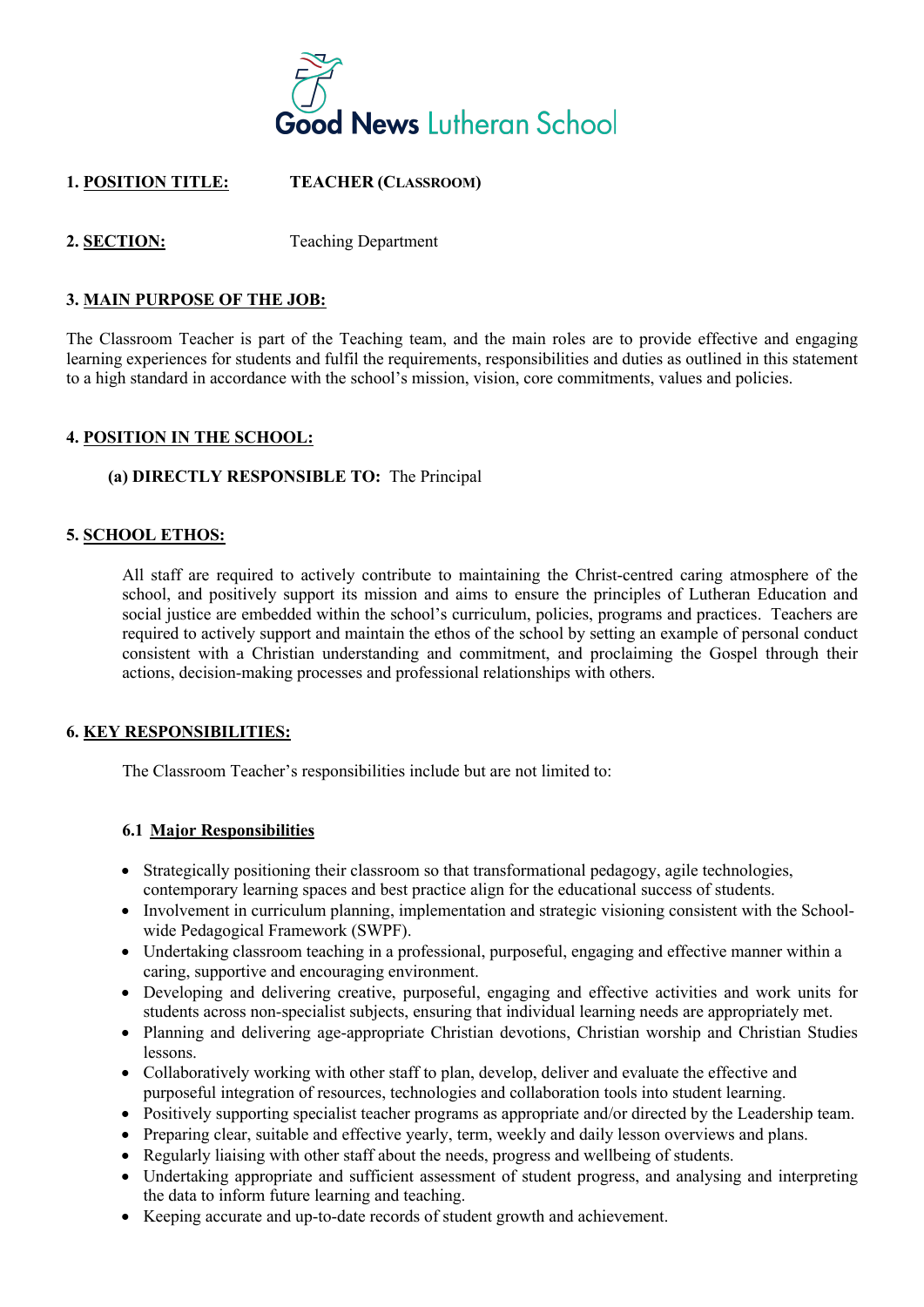- Providing suitable, timely and regular feedback to students that enables continued growth in learning.
- Providing clear and regular feedback and reports to parents about their child's learning and developmental progress.
- Providing clear guidance to parents about how their child's learning will be supported.
- Positively and willingly assisting with special events, excursions, incursions, camps and competitions as appropriate.
- Purposefully integrating ICTs, assistive technologies, thinking skills and a growth mindset into the curriculum.
- Providing input to EAPs and IEPs for verified students, as well as ISPs for students with significant but undiagnosed / unverified learning needs and challenges.
- Being a reflective practitioner who proactively identifies areas of challenge and actively works towards improvement.

# **6.2 General Tasks and Duties:**

- (a) Positively promoting learning progress and best efforts for all students.
- (b) Providing appropriate pastoral care for, and develop positive, appropriate and professional relationships with, all students, staff, families and visitors.
- (c) Setting and maintaining clear, high expectations for students in behaviour, attitude, the use of school resources, and community collaboration, cooperation and service.
- (d) Being a positively contributing team member within the school community, with other staff and during school-related activities.
- (e) Attending and participating in devotions, worship, meetings, professional development and school activities as required and appropriate for the role and position within the school.
- (f) Carrying out student supervision duties diligently and proactively to ensure the safety and wellbeing of everyone.
- (g) Being an educational partner with parents, demonstrating a commitment to positive relationships.
- (h) Maintaining a neat, professional standard of dress, personal appearance and hygiene consistent with the Staff Code of Conduct and Staff Dress Code.
- (i) Adhering to all School policies, procedures and expectations.
- (j) Maintaining integrity and honesty in all aspects of work, as well as appropriate levels of confidentiality.
- (k) Assisting with the positive promotion and advancement of the school and its atmosphere, acting positively and professionally in accordance with its ethos, mission, vision, values and goals at all times, including any online presence.
- (l) Undertaking other tasks as reasonably directed by the Principal or their delegate from time-to-time.

# **6.3 Occupational Health and Safety:**

Taking all reasonable care to protect your own health and safety as well as that of other persons in the school, complying with all School occupational health and safety policies and instructions.

# **7**. **QUALIFICATIONS and SKILLS:**

The Classroom Teacher is required to:

- (a) Possess a suitable teaching qualification.
- (b) Have relevant experience in a school setting.
- (c) Maintain current registration with the Queensland College of Teachers.
- (d) Maintain a current Senior First Aid and CPR certificate.
- (e) Have Lutheran Education Australia Accreditation as a Teacher of Christian Studies (or be willing to work towards achieving within the required timeframes).
- (f) Have a solid understanding of best practice in contemporary learning and teaching.
- (g) Have excellent interpersonal and communication skills.
- (h) Have excellent organisation and time-management skills.
- (i) Have excellent numeracy, literacy and ICT skills.
- (j) Display good flexibility, resilience and high problem-solving abilities.
- (k) Have a love of working with children and adults in a positive, healthy and supportive manner.